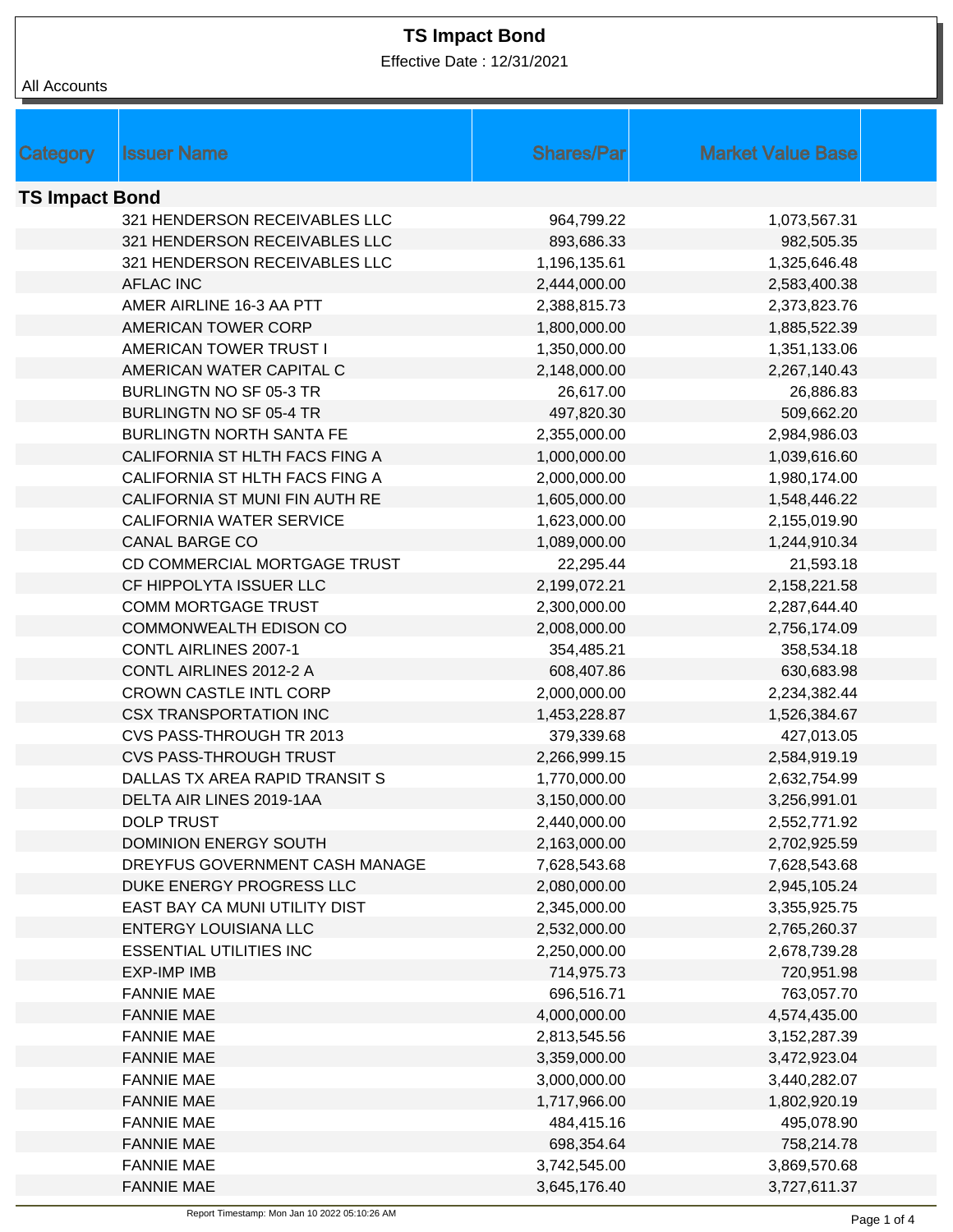Effective Date : 12/31/2021

### All Accounts

| Category | <b>Issuer Name</b>                    | <b>Shares/Par</b> | <b>Market Value Base</b> |
|----------|---------------------------------------|-------------------|--------------------------|
|          | <b>FANNIE MAE</b>                     | 1,917,467.01      | 1,995,275.06             |
|          | <b>FANNIE MAE</b>                     | 577,747.90        | 579,823.96               |
|          | <b>FANNIE MAE</b>                     | 1,984,187.04      | 2,100,695.33             |
|          | <b>FANNIE MAE</b>                     | 4,997,860.07      | 5,150,239.88             |
|          | <b>FANNIEMAE-ACES</b>                 | 2,590,000.00      | 2,728,546.09             |
|          | <b>FANNIEMAE-ACES</b>                 | 1,163,720.99      | 1,185,121.82             |
|          | FEDEX 2020-1 CLASS AA                 | 2,304,794.17      | 2,271,654.92             |
|          | FEDEX CORP 1999 PASS TST              | 116,360.99        | 120,339.90               |
|          | FHLMC MULTIFAMILY STRUCTURED P        | 2,935,464.09      | 3,038,274.32             |
|          | FHLMC MULTIFAMILY STRUCTURED P        | 3,325,000.00      | 3,784,094.06             |
|          | FHLMC MULTIFAMILY STRUCTURED P        | 3,512,146.00      | 3,706,226.84             |
|          | FHLMC MULTIFAMILY STRUCTURED P        | 3,760,000.00      | 3,923,652.50             |
|          | FHLMC MULTIFAMILY STRUCTURED P        | 3,060,000.00      | 3,256,617.85             |
|          | FHLMC MULTIFAMILY STRUCTURED P        | 3,000,000.00      | 2,900,662.50             |
|          | FHLMC MULTIFAMILY STRUCTURED P        | 2,712,000.00      | 2,655,969.27             |
|          | FHLMC MULTIFAMILY STRUCTURED P        | 1,650,000.00      | 1,687,188.69             |
|          | FISHERS LANE ASSOC LLC                | 1,421,747.14      | 1,518,733.37             |
|          | FISHERS LANE ASSOC LLC                | 545,000.00        | 666,528.71               |
|          | FORD MOTOR CREDIT CO LLC              | 2,347,000.00      | 2,441,865.74             |
|          | <b>FREDDIE MAC</b>                    | 960,100.78        | 1,045,492.60             |
|          | <b>FREDDIE MAC</b>                    | 1,586,641.67      | 1,674,366.75             |
|          | <b>FREMF MORTGAGE TRUST</b>           | 1,765,000.00      | 1,878,406.19             |
|          | FREMF MORTGAGE TRUST                  | 2,000,000.00      | 2,115,703.00             |
|          | <b>FREMF MORTGAGE TRUST</b>           | 1,955,000.00      | 2,062,496.46             |
|          | <b>FREMF MORTGAGE TRUST</b>           | 1,395,037.00      | 1,397,391.82             |
|          | <b>FREMF MORTGAGE TRUST</b>           | 3,350,000.00      | 3,404,628.45             |
|          | <b>FREMF MORTGAGE TRUST</b>           | 2,015,000.00      | 2,078,939.17             |
|          | <b>FREMF MORTGAGE TRUST</b>           | 890,000.00        | 940,359.05               |
|          | <b>FREMF MORTGAGE TRUST</b>           | 2,000,000.00      | 2,137,937.80             |
|          | FRESB MULTIFAMILY MORTGAGE PAS        | 961,241.84        | 960,386.72               |
|          | FRESB MULTIFAMILY MORTGAGE PAS        | 917,573.80        | 938,198.75               |
|          | FRESB MULTIFAMILY MORTGAGE PAS        | 287,347.91        | 287,123.12               |
|          | FRESB MULTIFAMILY MORTGAGE PAS        | 1,992,514.32      | 2,072,532.70             |
|          | <b>GATX CORP</b>                      | 2,823,000.00      | 2,949,166.87             |
|          | <b>GEORGIA POWER CO</b>               | 1,642,000.00      | 1,941,760.24             |
|          | <b>GLOBE LIFE INC</b>                 | 1,398,000.00      | 1,427,638.73             |
|          | <b>GLOBE LIFE INC</b>                 | 1,191,000.00      | 1,351,400.64             |
|          | <b>GOVERNMENT NATIONAL MORTGAGE A</b> | 2,678,492.10      | 2,844,765.93             |
|          | <b>GOVERNMENT NATIONAL MORTGAGE A</b> | 256,376.83        | 256,765.91               |
|          | <b>GOVERNMENT NATIONAL MORTGAGE A</b> | 1,217,750.61      | 1,222,069.61             |
|          | GOVERNMENT NATIONAL MORTGAGE A        | 1,545,484.82      | 1,573,144.52             |
|          | <b>GOVERNMENT NATIONAL MORTGAGE A</b> | 182,464.35        | 183,979.86               |
|          | GOVERNMENT NATIONAL MORTGAGE A        | 464,624.34        | 465,917.81               |
|          | <b>GOVERNMENT NATIONAL MORTGAGE A</b> | 1,282,962.99      | 1,309,820.54             |
|          | <b>GOVERNMENT NATIONAL MORTGAGE A</b> | 1,067,853.98      | 1,084,092.73             |
|          | <b>GOVERNMENT NATIONAL MORTGAGE A</b> | 2,540,000.00      | 2,583,210.99             |
|          | GOVERNMENT NATIONAL MORTGAGE A        | 2,974,621.51      | 3,016,488.71             |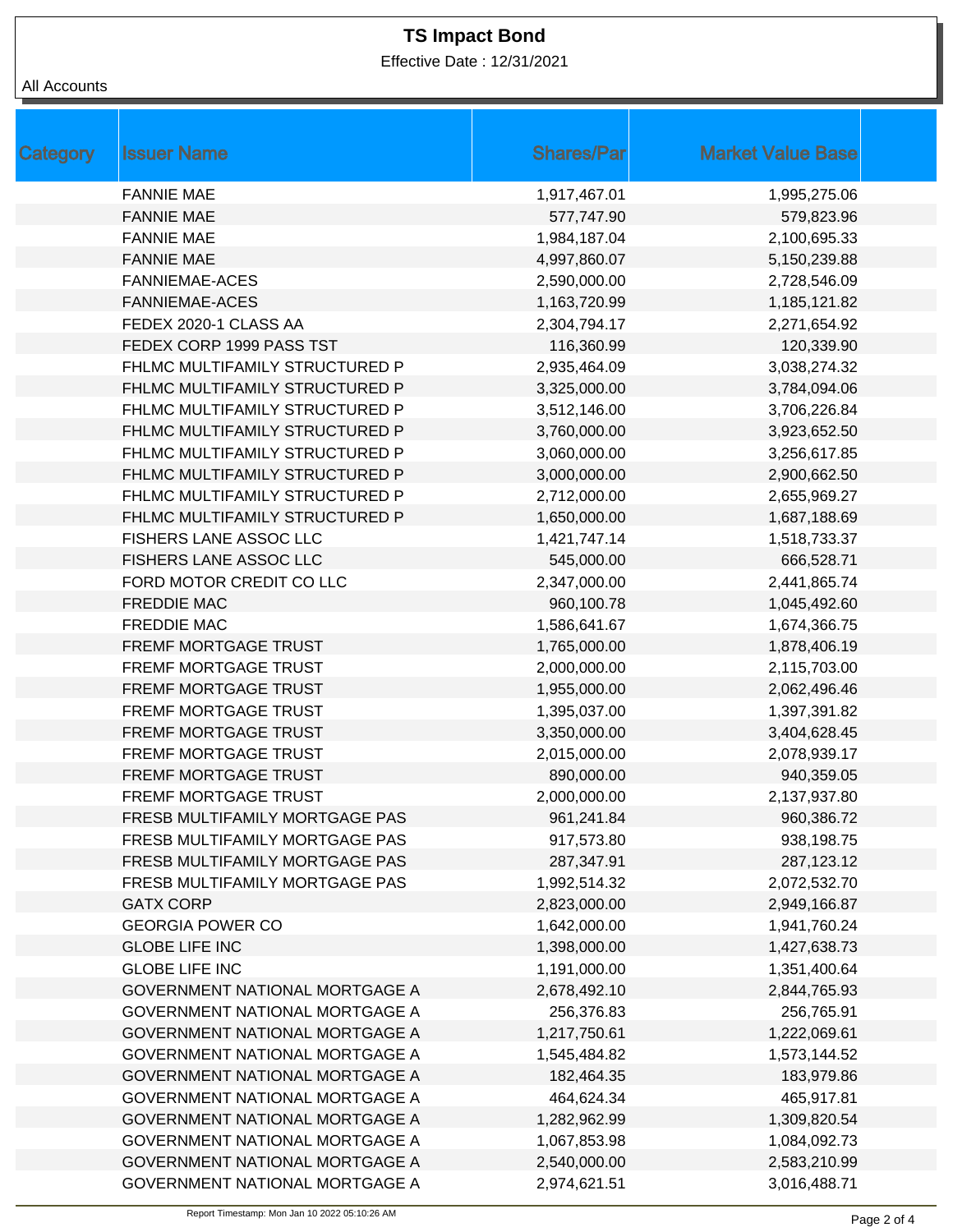Effective Date : 12/31/2021

| Category | <b>Issuer Name</b>                    | <b>Shares/Par</b> | <b>Market Value Base</b> |
|----------|---------------------------------------|-------------------|--------------------------|
|          | <b>GOVERNMENT NATIONAL MORTGAGE A</b> | 1,167,915.53      | 1,184,671.61             |
|          | GOVERNMENT NATIONAL MORTGAGE A        | 4,135,230.44      | 3,992,475.67             |
|          | GOVERNMENT NATIONAL MORTGAGE A        | 5,561,239.80      | 5,632,914.17             |
|          | <b>GOVERNMENT NATIONAL MORTGAGE A</b> | 2,449,554.21      | 2,372,777.10             |
|          | GOVERNMENT NATIONAL MORTGAGE A        | 3,880,526.62      | 3,765,045.64             |
|          | <b>HCA INC</b>                        | 3,405,000.00      | 3,768,132.25             |
|          | <b>HELIOS LEASING I LLC</b>           | 1,969,768.06      | 1,989,483.00             |
|          | <b>INDIANAPOLIS IN LOCAL PUBLIC I</b> | 1,200,000.00      | 1,688,097.24             |
|          | INT DEVELOPMENT FIN CORP              | 2,325,000.00      | 2,325,000.00             |
|          | <b>KANSAS CITY SOUTHERN</b>           | 1,180,000.00      | 1,207,159.43             |
|          | <b>KANSAS CITY SOUTHERN</b>           | 1,625,000.00      | 1,703,199.81             |
|          | <b>KENTUCKY UTILITIES CO</b>          | 1,845,000.00      | 2,354,099.82             |
|          | <b>KROGER CO</b>                      | 1,265,000.00      | 1,719,129.46             |
|          | <b>KROGER CO</b>                      | 1,000,000.00      | 1,152,655.39             |
|          | <b>LAM RESEARCH CORP</b>              | 1,900,000.00      | 1,870,521.48             |
|          | <b>LOGISTICS 1 MI TN VA SR</b>        | 2,333,828.00      | 2,247,499.70             |
|          | LOS ANGELES CA DEPT OF WTR & P        | 2,010,000.00      | 2,664,931.97             |
|          | LOS ANGELES CA UNIF SCH DIST          | 2,700,000.00      | 3,760,250.04             |
|          | LOUISIANA ST HSG CORP SF MTGE         | 842,521.99        | 858,029.45               |
|          | MASSMUTUAL GLOBAL FUNDIN              | 2,000,000.00      | 2,002,408.24             |
|          | <b>MATSON NAVIGATION CO</b>           | 914,000.00        | 1,010,086.51             |
|          | MINNESOTA ST HSG FIN AGY HOMEO        | 3,750,245.77      | 3,687,121.63             |
|          | MKT 2020-525M MORTGAGE TRUST          | 2,550,000.00      | 2,615,772.66             |
|          | NATIONAL RURAL UTIL COOP              | 2,386,000.00      | 2,483,219.12             |
|          | NATIONWIDE MUTUAL INSURA              | 708,000.00        | 1,225,049.29             |
|          | NEVADA ST HSG DIV SF MTGE REVE        | 2,395,524.43      | 2,383,503.69             |
|          | NEXTERA ENERGY CAPITAL                | 2,000,000.00      | 1,875,488.40             |
|          | NORFOLK SOUTHERN CORP                 | 1,941,000.00      | 1,973,386.40             |
|          | NORTHWESTERN MUTUAL GLBL              | 1,000,000.00      | 987,873.79               |
|          | NORTHWESTERN MUTUAL LIFE              | 2,150,000.00      | 2,377,891.38             |
|          | OHIO ST HSG FIN AGY RSDL MTGER        | 930,000.00        | 943,333.04               |
|          | PACIFIC LIFE GF II                    | 2,175,000.00      | 2,164,896.39             |
|          | <b>PACIFICORP</b>                     | 2,926,000.00      | 3,052,151.04             |
|          | PETROLEOS MEXICANOS                   | 1,375,000.00      | 1,394,937.89             |
|          | PNC BANK NA                           | 2,000,000.00      | 2,068,214.64             |
|          | PORT AUTH OF NEW YORK & NEW JE        | 1,400,000.00      | 1,940,464.96             |
|          | PORT AUTH OF NEW YORK & NEW JE        | 1,135,000.00      | 1,543,699.09             |
|          | PROGRESSIVE CORP/THE                  | 1,500,000.00      | 1,859,632.79             |
|          | PROTECTIVE LIFE GLOBAL                | 2,000,000.00      | 1,975,255.48             |
|          | PULTEGROUP INC                        | 1,535,000.00      | 2,181,179.53             |
|          | RELIANCE INDUSTRIES LTD               | 2,253,315.77      | 2,285,340.61             |
|          | RELIANCE STAND LIFE II                | 2,040,000.00      | 2,124,340.39             |
|          | REPUBLIC SERVICES INC                 | 2,250,000.00      | 2,257,650.88             |
|          | ROYAL CARIBBEAN CRUISES LTD           | 1,300,000.00      | 1,317,901.00             |
|          | SAN FRANCISCO CITY & CNTY CA P        | 1,465,000.00      | 2,407,074.70             |
|          | <b>SBA TOWER TRUST</b>                | 1,500,000.00      | 1,539,227.25             |
|          | <b>SBA TOWER TRUST</b>                | 805,000.00        | 792,263.53               |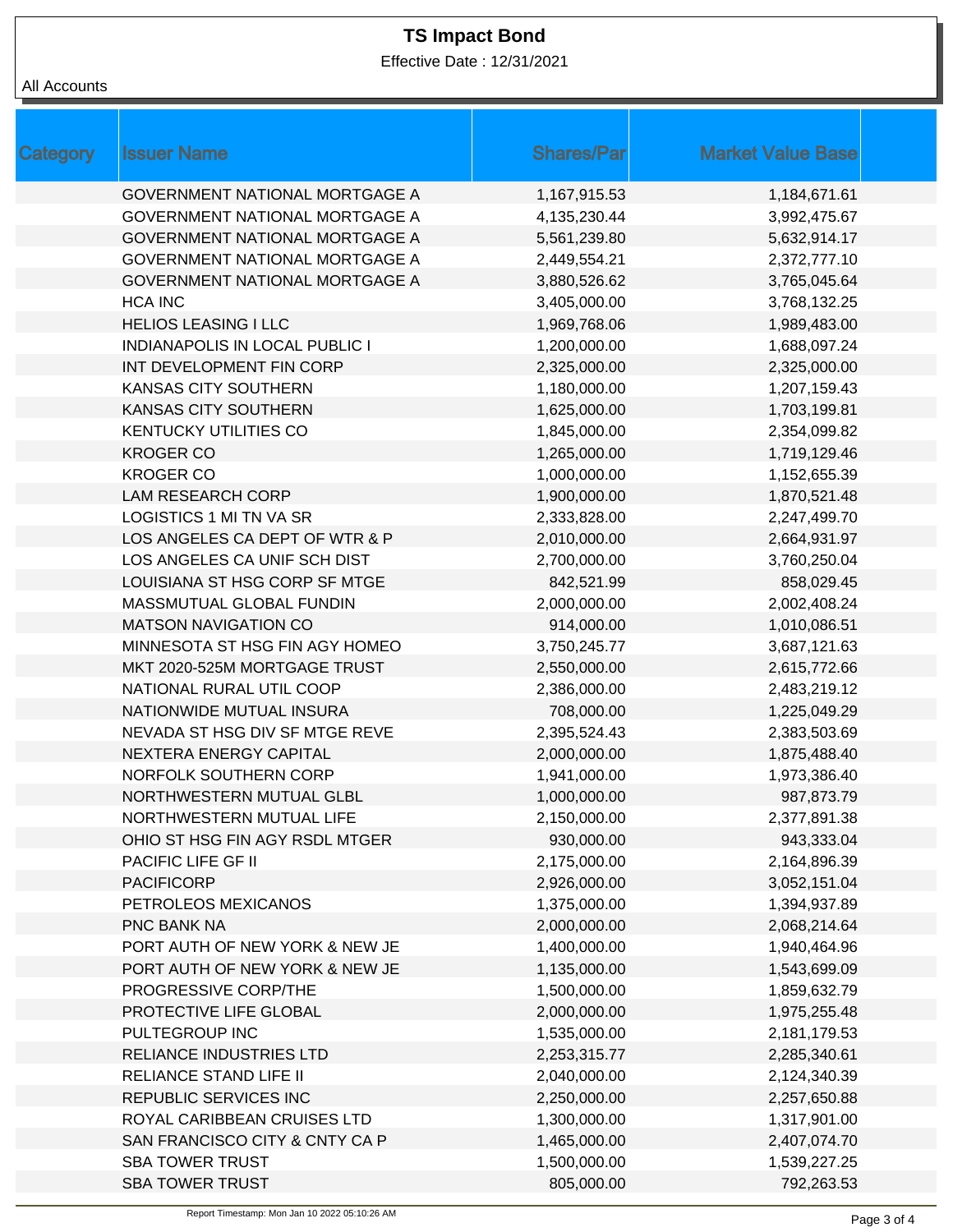Effective Date : 12/31/2021

| All Accounts |
|--------------|
|              |

| <b>Category</b> | <b>Issuer Name</b>            | <b>Shares/Par</b> | <b>Market Value Base</b> |
|-----------------|-------------------------------|-------------------|--------------------------|
|                 | <b>SLG OFFICE TRUST</b>       | 2,125,000.00      | 2,176,215.05             |
|                 | SMALL BUSINESS ADMINISTRATION | 2,161,959.94      | 2,320,702.71             |
|                 | SMALL BUSINESS ADMINISTRATION | 2,385,765.53      | 2,589,545.45             |
|                 | SMALL BUSINESS ADMINISTRATION | 2,719,546.78      | 2,913,324.01             |
|                 | SMALL BUSINESS ADMINISTRATION | 3,694,602.83      | 3,545,029.79             |
|                 | SMALL BUSINESS ADMINISTRATION | 4,200,000.00      | 4,153,682.82             |
|                 | SMALL BUSINESS ADMINISTRATION | 5,000,000.00      | 5,017,825.00             |
|                 | SMALL BUSINESS ADMINISTRATION | 10,812.73         | 10,932.81                |
|                 | SMALL BUSINESS ADMINISTRATION | 4,460.68          | 4,548.98                 |
|                 | SMALL BUSINESS ADMINISTRATION | 24,676.51         | 25,374.38                |
|                 | SMALL BUSINESS ADMINISTRATION | 62,973.68         | 65,335.72                |
|                 | SMALL BUSINESS ADMINISTRATION | 62,069.43         | 64,684.17                |
|                 | SMALL BUSINESS ADMINISTRATION | 110,158.00        | 117,960.90               |
|                 | SMALL BUSINESS ADMINISTRATION | 108,867.95        | 115,045.30               |
|                 | SMALL BUSINESS ADMINISTRATION | 201,361.13        | 211,488.04               |
|                 | SMALL BUSINESS ADMINISTRATION | 190,040.37        | 201,123.05               |
|                 | SMALL BUSINESS ADMINISTRATION | 271,146.77        | 289,855.17               |
|                 | SMALL BUSINESS ADMINISTRATION | 532,513.74        | 573,051.93               |
|                 | SMALL BUSINESS ADMINISTRATION | 510,173.95        | 554,280.43               |
|                 | SMALL BUSINESS ADMINISTRATION | 236,764.12        | 254,074.09               |
|                 | SMALL BUSINESS ADMINISTRATION | 225,463.91        | 248,744.28               |
|                 | SMALL BUSINESS ADMINISTRATION | 545,266.93        | 580,694.12               |
|                 | SMALL BUSINESS ADMINISTRATION | 269,646.86        | 285,574.06               |
|                 | SMALL BUSINESS ADMINISTRATION | 329,325.02        | 353,295.34               |
|                 | SMALL BUSINESS ADMINISTRATION | 231,814.75        | 248,968.02               |
|                 | SMALL BUSINESS ADMINISTRATION | 629,140.58        | 654,619.77               |
|                 | SMALL BUSINESS ADMINISTRATION | 1,068,484.72      | 1,130,660.70             |
|                 | SMALL BUSINESS ADMINISTRATION | 2,161,927.95      | 2,242,630.34             |
|                 | SMALL BUSINESS ADMINISTRATION | 58,000.17         | 58,182.96                |
|                 | SMALL BUSINESS ADMINISTRATION | 5,013,778.94      | 5,080,681.30             |
|                 | SMALL BUSINESS ADMINISTRATION | 3,513,384.99      | 3,560,334.00             |
|                 | SMALL BUSINESS ADMINISTRATION | 2,119,319.68      | 2,217,691.51             |
|                 | SMALL BUSINESS ADMINISTRATION | 2,297,743.42      | 2,373,551.26             |
|                 | SMALL BUSINESS ADMINISTRATION | 4,107,315.41      | 4,252,462.60             |
|                 | SMALL BUSINESS ADMINISTRATION | 2,910,629.59      | 3,004,220.01             |
|                 | SMALL BUSINESS ADMINISTRATION | 2,073,245.61      | 2,157,940.39             |
|                 | SMALL BUSINESS ADMINISTRATION | 2,769,003.91      | 2,889,975.88             |
|                 | SMALL BUSINESS ADMINISTRATION | 3,686,830.75      | 3,770,591.12             |
|                 | SMALL BUSINESS ADMINISTRATION | 4,023,250.99      | 4,119,317.77             |
|                 | SMALL BUSINESS ADMINISTRATION | 4,162,076.80      | 4,402,227.80             |
|                 | SMALL BUSINESS ADMINISTRATION | 3,419,313.57      | 3,581,330.90             |
|                 | SMALL BUSINESS ADMINISTRATION | 4,030,886.17      | 4,212,699.69             |
|                 | SMALL BUSINESS ADMINISTRATION | 2,129,451.18      | 2,249,318.63             |
|                 | SMALL BUSINESS ADMINISTRATION | 5,227,034.58      | 5,483,254.41             |
|                 | SMALL BUSINESS ADMINISTRATION | 5,537,982.95      | 5,860,047.12             |
|                 | SMALL BUSINESS ADMINISTRATION | 1,954,398.54      | 2,155,654.88             |
|                 | SMALL BUSINESS ADMINISTRATION | 2,227,956.23      | 2,296,810.77             |
|                 |                               |                   |                          |